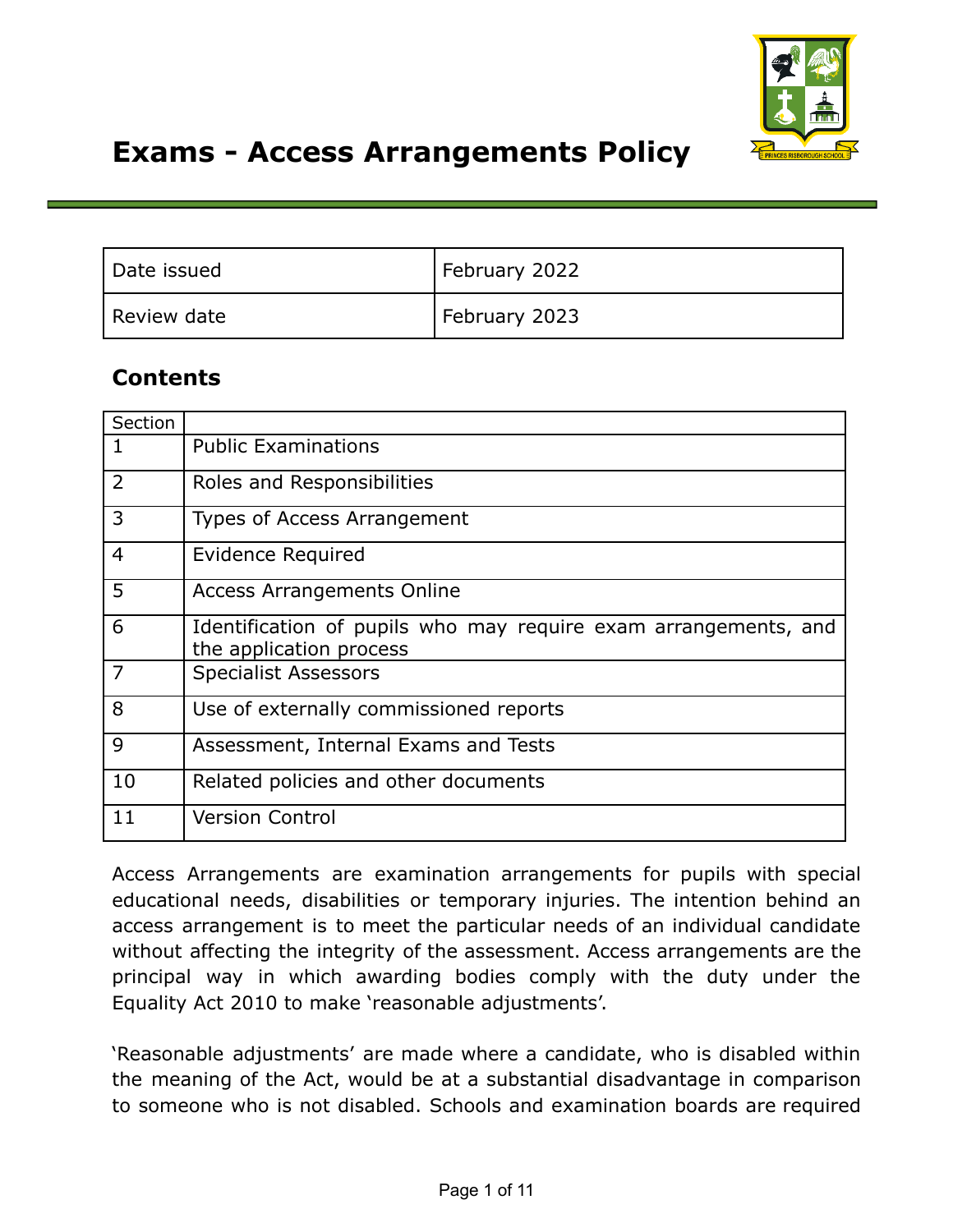to take reasonable steps to overcome that disadvantage. An example might be providing an enlarged paper for a visually impaired pupil. Whether an adjustment will be considered reasonable will depend on a number of factors, which will include:

- the individual needs of the pupil
- the effectiveness of the adjustment
- the cost of the adjustment and the likely impact of the adjustment upon the candidate and other candidates

An adjustment will not be approved if it:

- involves unreasonable costs
- involves unreasonable timeframes or affects the security and integrity of the assessment

This is because the adjustment is not "reasonable".

## **1. Public Examinations**

For all GCSE and A Level examinations, the school follows the Joint Council for Qualifications (JCQ) Access Arrangement and Reasonable Adjustments regulations 1. These are accessible via the following link: https://www.jcq.org.uk/exams-office/access-arrangements-and-specialconsideration. Failure to comply with these regulations may constitute malpractice, which could in turn affect a candidate's result(s).

Decisions to apply for access arrangements will always be made by the school acting for and on behalf of the awarding bodies. The school will be guided by a thorough understanding of a pupil's learning needs over time and in a range of circumstances, assessments conducted from Year 9 by a specialist assessor, recommendations from external reports (where the private assessor has consulted with the school prior to the assessment taking place), and the school teachers' own knowledge of the pupil's needs and their normal way of working both in school and at home. A portfolio of 'evidence of need' will be put together by the SENDCo to support any application for access arrangements; this will include teacher feedback and evidence of a pupil's work. This file must be compiled and available to an inspector from the JCQ.

## **2. Roles and Responsibilities**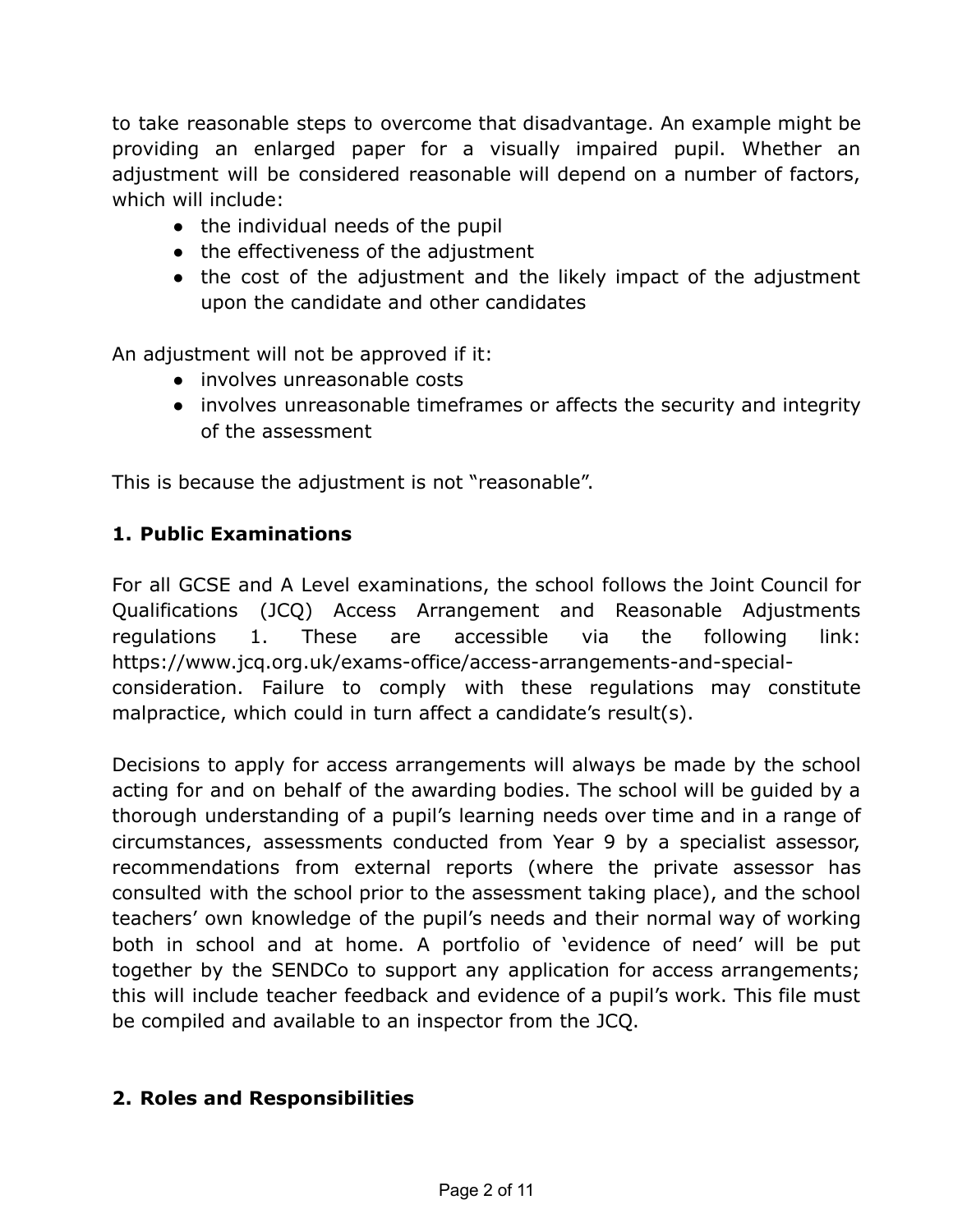## **Headteacher**

The Head Teacher as Head of Centre is responsible for ensuring that all public examinations held at the school are administered according to the JCQ regulations, and must therefore be familiar with the JCQ Access Arrangements and Reasonable Adjustments document.

#### **SENDCo**

The SENDCo is responsible for leading on the access arrangements process within the centre. This includes:

- Liaising with parents and external assessors (in cases where assessment is not carried out in school). If an assessor is used, the SENDCo must provide background information on the pupil before the assessment takes place, and work with the assessor to ensure a joined up and consistent process
- Managing the application procedure, ensuring that full supporting evidence is available before starting the application
- Maintaining a portfolio of all the required documentation, including evidence of need, updating this as required (e.g. transfer into the sixth form). This evidence must be available for JCQ inspection
- Keeping evidence of the qualifications of any assessor used by the centre: this must be available for JCQ inspection
- Liaising with the Examinations Officer to ensure access arrangements are applied correctly for all relevant examinations
- Liaising with Heads of Departments and teaching staff to ensure that they know which pupils are entitled to access arrangements, that these should correspond to the pupil's normal way of working, and that access arrangements should also be made for internal school assessments and any trial or mock examinations

#### **Examinations Officer**

The examinations officer it responsible for the practical application of access arrangements in public examinations. This will involve:

- Being aware of which pupils are eligible for access arrangements, and any particular conditions (e.g. arrangements being appropriate in some examinations and not others)
- Putting access arrangements in place according to the regulations
- Making practical arrangements, e.g. for extra rooms, extra invigilation etc.

#### **Heads of Department and Teaching Staff**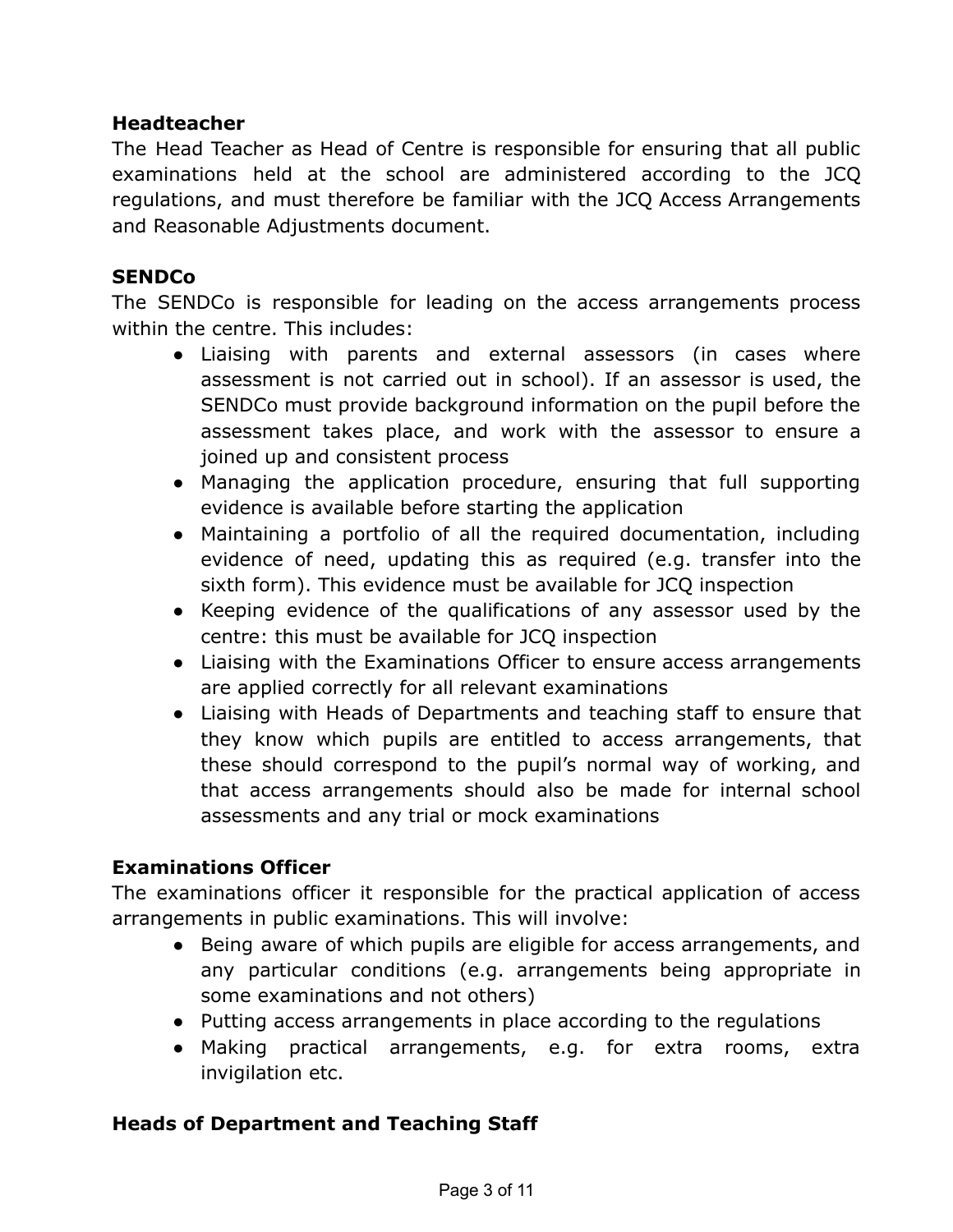Heads of Faculty and teaching staff support the SENDCo in determining and implementing appropriate access arrangements. This involves:

- Being aware of which pupils are eligible for access arrangement
- Ensuring that access arrangements are made for these pupils in internal tests, and trial examinations
- Collaborating with the SEND team to provide evidence of pupils' normal way of working

#### **Parents**

Parents of pupils from Year 9 who feel that their child has a special educational need should contact the school SENDCo as early as possible, bearing in mind that access arrangements are only made for pupils who have difficulties which amount to a substantial impairment. Parents wishing to commission a private assessment must contact the school in advance. Any assessment carried out without prior consultation cannot be used to award access arrangements.

Private assessors must be fully conversant with the JCQ regulations. They must provide the school with evidence of their qualification and competency to complete the assessments in line with the JCQ regulations.

## **3. Types of Access Arrangement**

A number of access arrangements are available. Their use depends upon the pupil's needs, her normal way of working, the type of examination and the current JCQ regulations. This means that different arrangements might be allowed in different examinations, and SENDCos are required to consider the need for access arrangements on a subject-by-subject basis.

The access arrangements most commonly used at the school include:

- Supervised rest breaks
- Use of a word processor (with spelling and grammar check disabled)
- 25% extra time

Other types of access arrangement are available and may be considered depending on the exact nature of a pupil's needs. Details of such possible arrangements can be found in the JCQ regulations.

#### **Supervised Rest Breaks**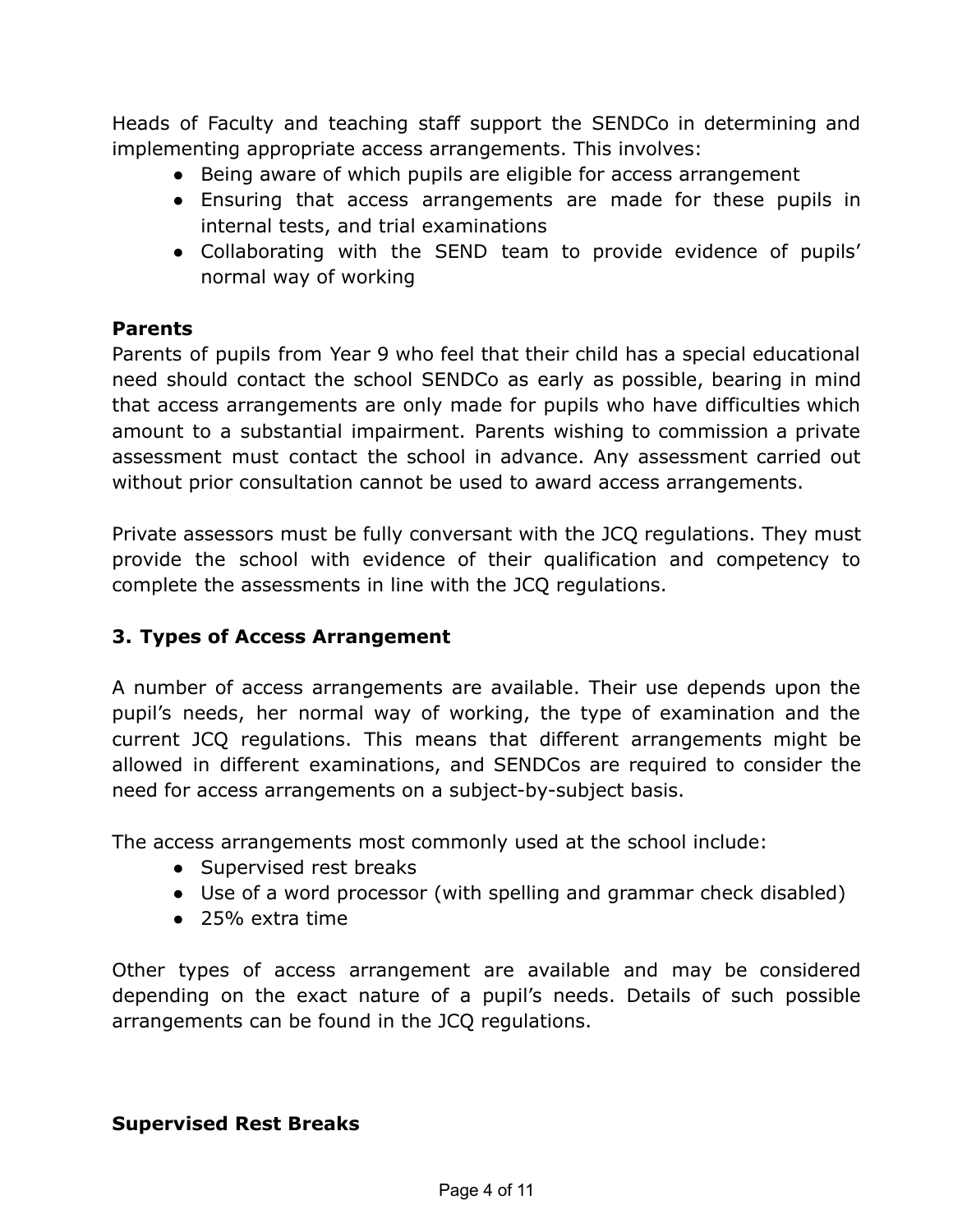Supervised rest breaks must always be considered before making an application for extra time. The SENDCO is allowed to provide a supervised rest break if it is the candidate's normal way of working. The SENDCO must be satisfied the there is a genuine need for the arrangement due to a candidate's disability.

Supervised rest breaks may be given to a student to take account of:

- cognition and learning needs
- communication and interaction needs
- a medical condition
- sensory and physical needs
- social, mental and emotional needs

At the start of the supervised rest break, the timing of the examination will be paused and then restarted when the candidate is ready to continue. The pupil will not have access to the examination for the duration of the break.

#### **Use of a Word Processor**

In some instances, a pupil may be advised to consider the use of a word processor for their examinations. A word processor cannot simply be granted to a pupil because they now want to type rather than handwrite in examinations or can work faster on a keyboard, or because they use a laptop at home. The use of a word processor must reflect the candidate's normal way of working within the centre and the school must hold evidence demonstrating the reasons why the use of a word processor has been awarded. Although not an exhaustive list, the reasons may include:

- a learning difficulty which has a substantial and long term adverse effect on a pupil's ability to write legibly
- a physical disability
- a sensory impairment
- illegible handwriting
- planning and organisational problems when writing by hand
- slow handwriting speed but no other below average scores
- the quality of language significantly improves as a result of using a word processor due to problems with planning and organisation when writing by hand
- a medical condition with evidence supplied by a medical professional;
- traits of ASD or ADHD where the pupils is able to concentrate much better with the use of a screen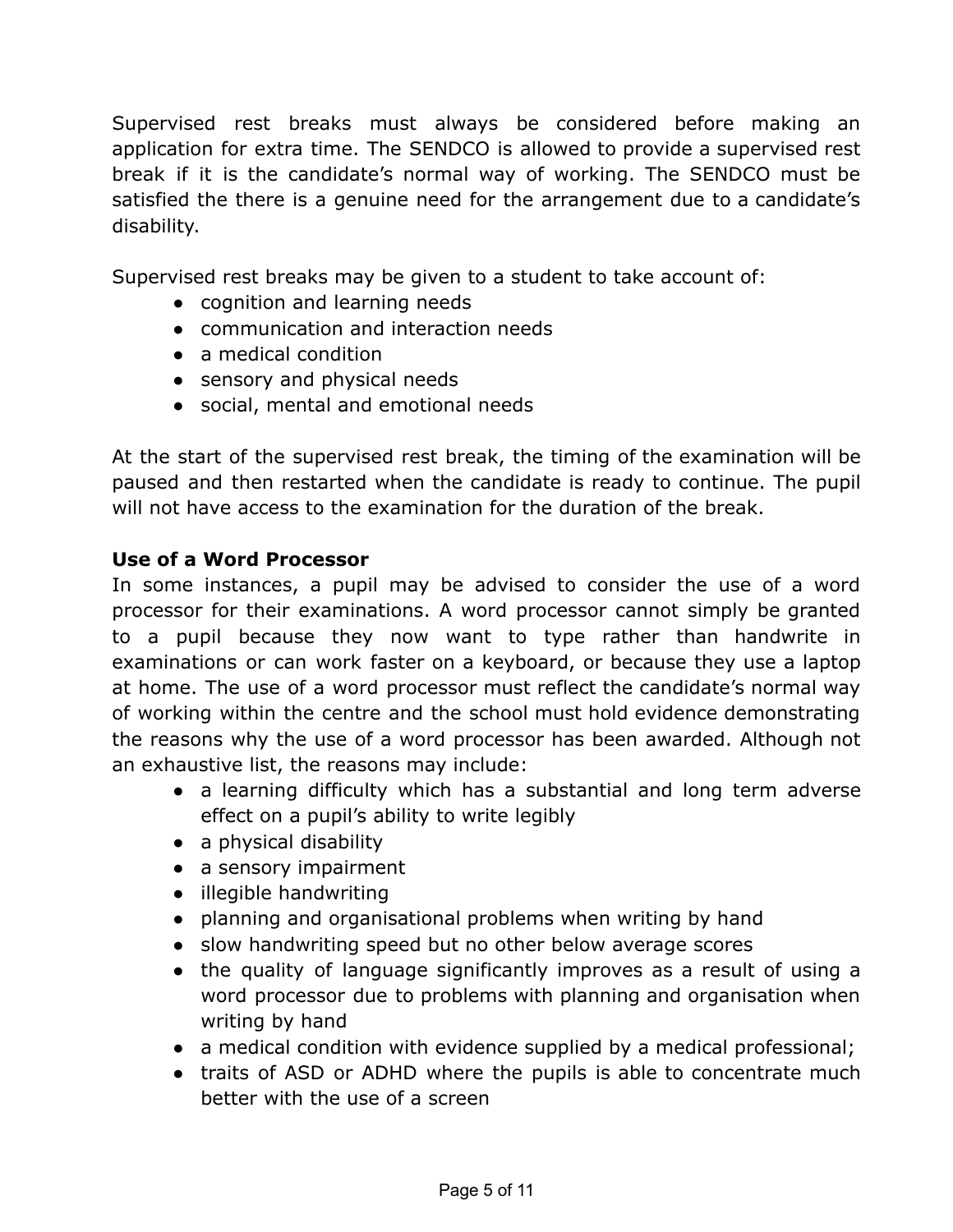• slow handwriting speed alongside slow processing and reading speeds would require use of a word processor in addition to extra time

If a pupil uses a word processor, they must do so with the spelling and grammar check facility/predictive text disabled (switched off) and this must be the pupil's normal way of working within school.

It is permissible for a pupil using a word processor in an examination to type certain questions, i.e. those requiring extended writing, and handwrite shorter answers. Examinations that have a significant amount of writing, as well as those that place a greater demand on the need to organise thought and plan extended answers, are those where pupils will frequently need to type. Examinations that require more simplistic answers are often easier to handwrite within the answer booklet. The pupil avoids the difficulty of visually tracking between the question paper and screen.

#### **25% Extra time**

25% extra time may be granted to candidates with learning difficulties, or for other difficulties such as sensory, physical or mental and emotional needs. The documentation supporting an application for 25% extra time must make a compelling case and present a clear and detailed picture of current need.

When a candidate progresses from GCSE to A level qualifications, whilst an assessment conducted no earlier than the start of Year 9 recommending 25% extra time for GCSE examinations will be valid for A level examinations, an application for extra time must be re-submitted in relation to A level examinations, and the school must have available detailed evidence that 25% extra time is still needed and continues to be the candidate's normal way or working.

Temporary Access Arrangements and applications for special consideration can also be made in certain situations. These arrangements can be processed as the need arises. An example could be, a Year 11 pupil has fallen off her bike and broken the wrist of their writing hand. In such a case, the school would look at the most appropriate and reasonable adjustment to make to ensure that the pupil can access the exam but is not given an unfair advantage. As with all applications, the school is required to ensure that the appropriate documentation is held on file to support any arrangement made.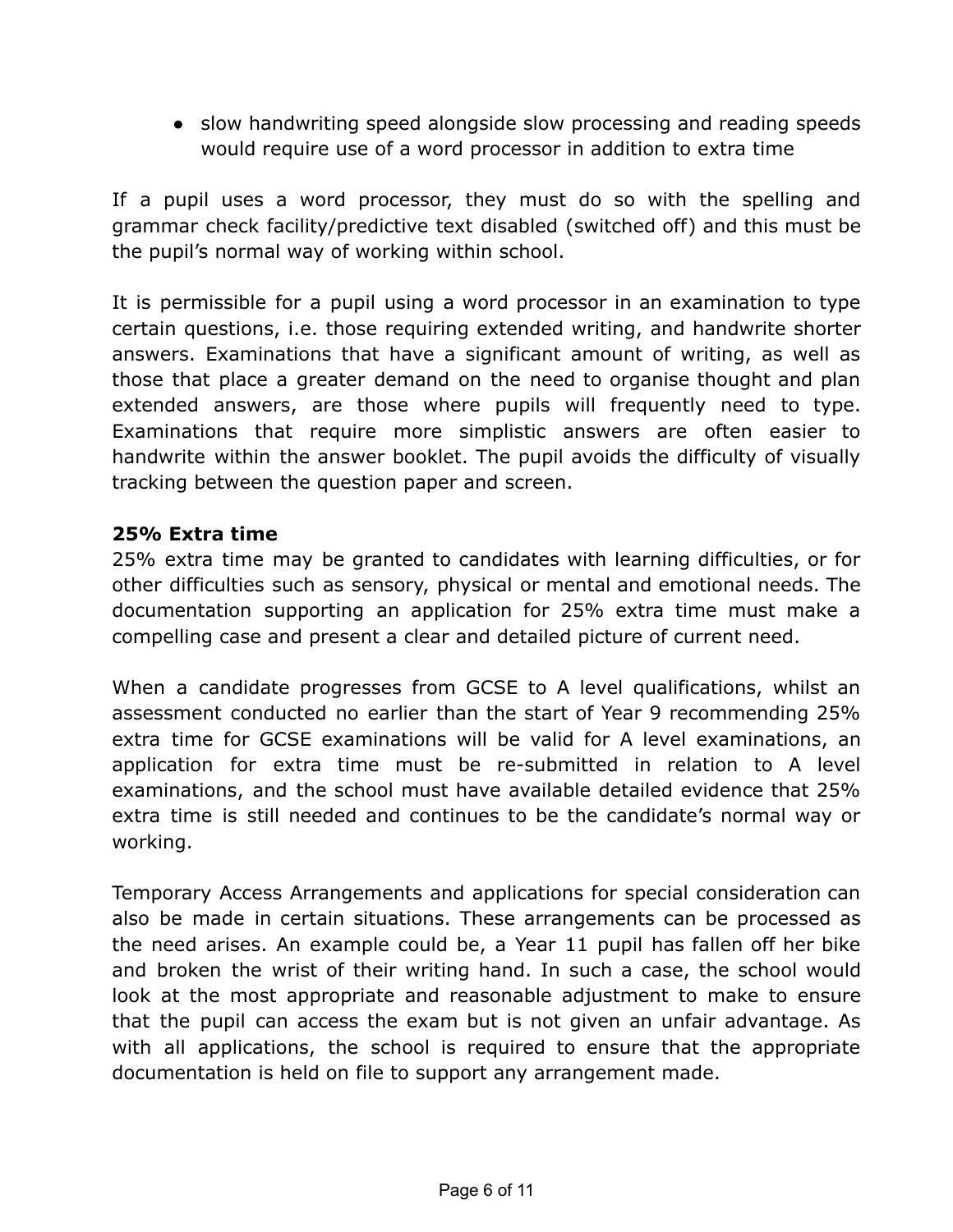## **4. Evidence Required**

The Equality Act 2010 definition of disability is very important in helping us make a judgement about whether to consider applying for access arrangements or before making reasonable adjustments for students. To quote the Act, disability means, 'limitations going beyond the normal differences in ability which may exist among people.' Any arrangement or reasonable adjustment we consider has to be evidenced, with the extent and type of evidence required depending on the nature of the access arrangement. The most complex, but most common request we make to the exam boards is for extra time.

In order to award extra time of up to 25% for learning difficulties the school must assess the needs of the pupil based on one of the following documents:

- A Education, Health and Care Plan relating to secondary education which confirms the candidate's disability or
- An assessment carried out no earlier than the start of Year 9 by a specialist assessor confirming a learning difficulty relating to secondary education

So as not to give an unfair advantage, the specialist assessor's report must confirm that the candidate has two below average standardised score of 84 or less which relates to an assessment of:

- Speed of reading or
- Speed of reading comprehension or
- Speed of writing or
- Cognitive processing measures which have a substantial and long term adverse effect on speed of working

The assessor's report must be presented in the prescribed format (Form 8) and section C must be hand signed and dated by the assessor.

In addition to this core evidence, the school is required to collate a portfolio of evidence of the normal way of working for the candidate, clearly demonstrating the need for extra time. This may include, but is not limited to: unfinished mock examinations or other timed assessments or comments from teaching staff; a significant improvement in legibility or quality of language when extra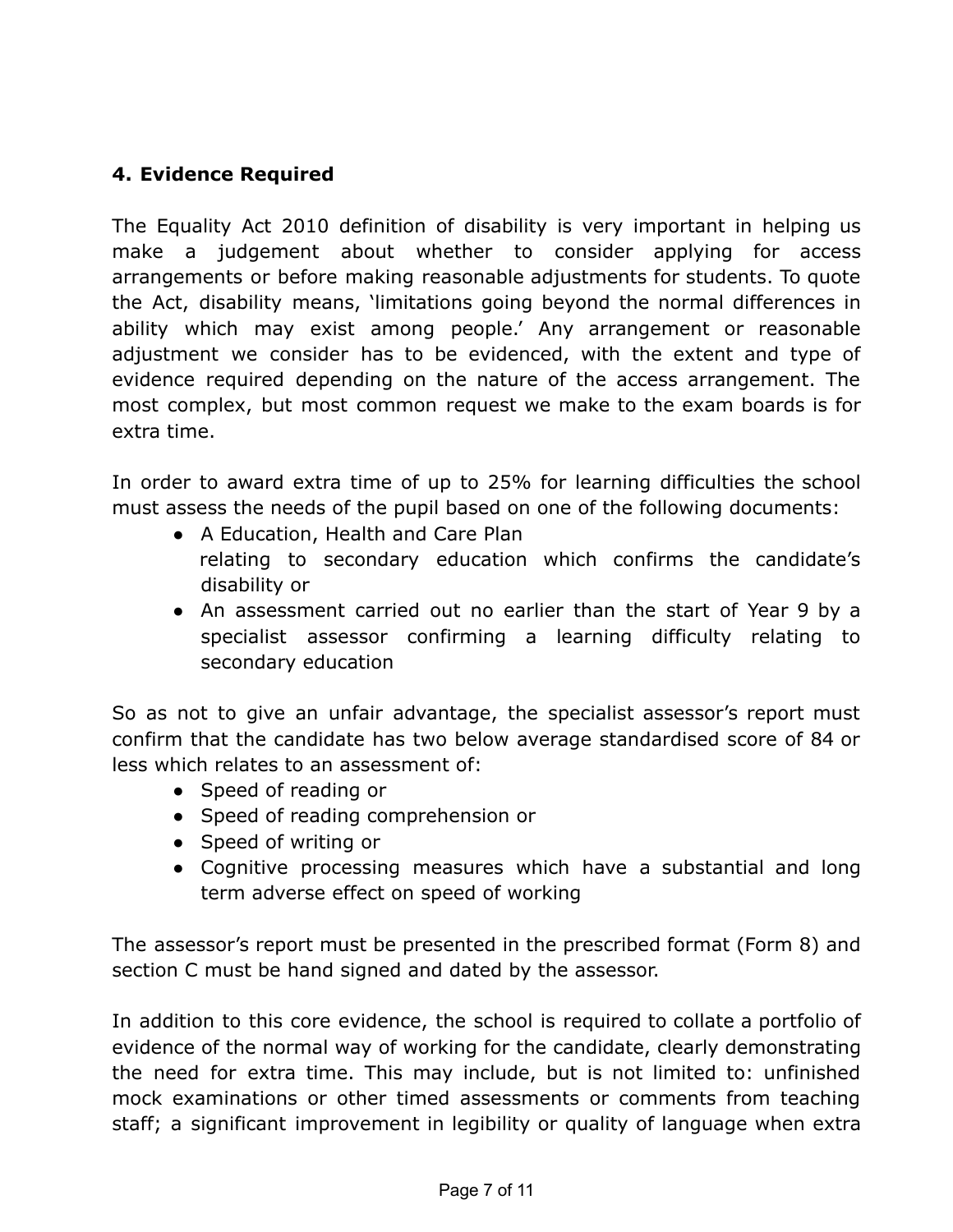time is applied. Extra time may not be appropriate in practical examinations where the impairment has a minimal effect on the assessment (e.g. Art, Drama).

For extra time for difficulties such as sensory, physical or mental and emotional needs, so as not to give an unfair advantage, the SENDCo is required to produce a letter or file note, written on centre headed paper, signed by hand and dated and

- Confirm that the candidate has persistent and significant difficulties when accessing and processing information, and is disabled within the definition of the Equality Act 2010
- Include evidence of the candidate's current difficulties and how they impact substantially on teaching and learning in the classroom
- Show the involvement of teaching staff in determining the need for extra time of up to 25%
- Confirm that without the application of extra time of up to 25% the candidate would be at a substantial disadvantage
- Confirm that extra time of up to 25% is the candidate's normal way of working within the centre as a direct consequence of their disability

This detailed information will be supported with, for example:

- a letter from CAMHS, a clinical psychologist, a hospital consultant or
- a Speech and Language Therapist or
- a letter from a Local Authority Psychology Service or Local Authority Sensory Impairment Service or
- a EHCP relating to the candidate's secondary education which confirms the candidate's disability

A doctor's letter is not regarded as sufficient evidence.

## **5. Access Arrangements Online**

Some access arrangements require approval by the awarding body for the examination. These arrangements require an application via Access Arrangements Online (AAO) a toll provided by the JCQ for schools to apply for the required arrangements. This tools also provides the facility for ordering modified papers. This can be accessed within the JCQ Centre Admin Portal (CAP) by logging into one of the awarding bodies secure extranet sites. A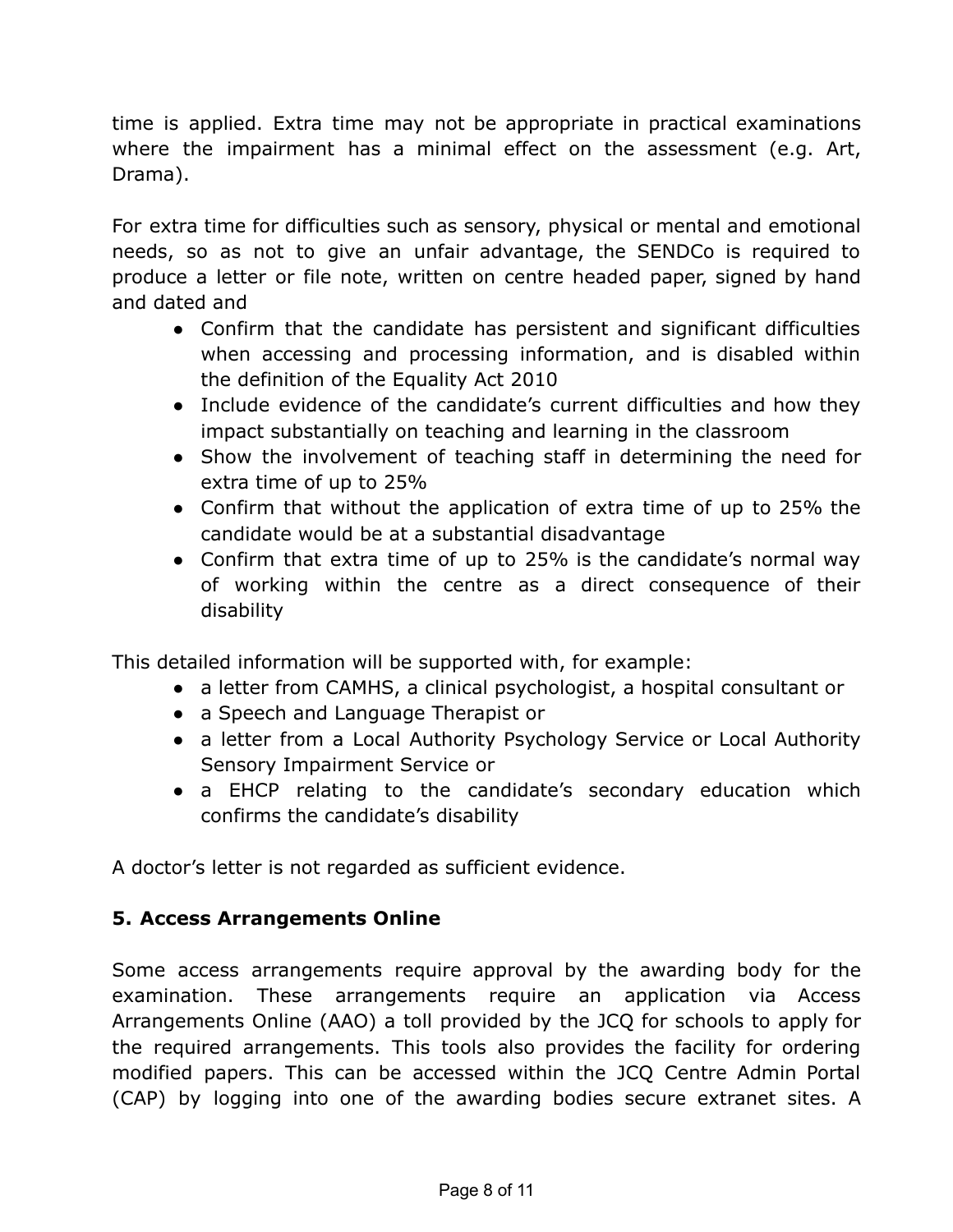single application is required for each candidate regardless of the awarding bodies used.

Applications can only be submitted once assessment has taking place and when it is confirmed the criteria for the arrangement has been met by the candidate. The deadline for applications is set out by the JCQ each year and must be adhered to by the school. For Summer 2022 examinations, this deadline is 31st March

## **6. Identification of pupils who may require exam arrangements, and the application process**

Pupils on the school's SEN list in Year 9 will automatically be considered for assessment for access arrangements by the SENDCo, who will have established a picture of need and normal way of working in Years 7-9. Otherwise a pupil may self-refer or be referred by a parent or teacher. In normal circumstances the application will be made at the start of a GCSE or A level course.

In all cases, the following steps will be followed to ensure that the required evidence is collated and the correct application procedure followed:

1) Teachers will complete a 'Normal way of working' google sheet

2) The SENDCo will collate the information and decide whether or not to assess and which areas of assessment are required

3) Section A of the Form 8 will be completed

4) Assessments will take place

5) The assessor will assess the pupil and complete, hand sign and date Section of Form 8

6) Section B of Form 8, making recommendations for access arrangements, must be completed by the SENDCo following the assessment

7) The pupil must sign the Data Protection Notice

8) The SENDCo will make an application for access arrangements to the JCQ through Access Arrangements Online. Applications must be processed and approved no later than the JCQ published deadline. Late applications are only permitted in very specific circumstances and may be subject to scrutiny

9) The pupil, parents, teachers and the Examinations Officer will be notified of the outcome and implications for school work and internal tests (see below)

10) Evidence will be kept on file for inspection by the JCQ inspector, including the original copy of Form 8, the signed Data Protection Notice, confirmation of approval of the access arrangement and the portfolio of evidence of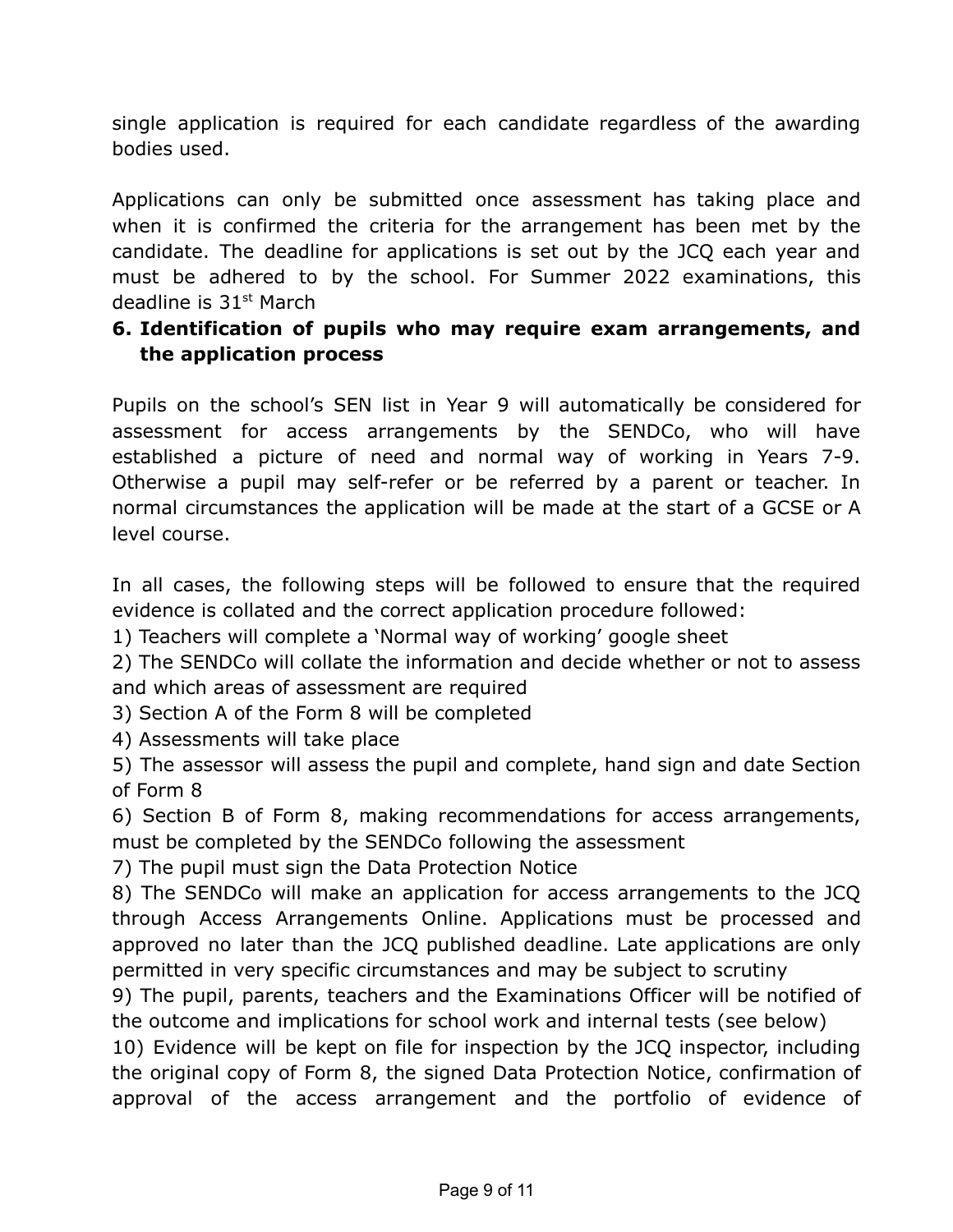need/normal way of working. Evidence must be kept in hard copy format and be available on request.

## **7. Specialist Assessors**

The school is required to assess students in line with JCQ guidelines. The assessor is commissioned by the school. They will be qualified to complete the assessments and will hold a Level 7 or equivalent qualification as set out in the regulations for assessors. A copy of their qualification will be checked and held on file by the SENDCo and will be presented in inspectors as required. The assessor will be provided with information relating to the student and their needs, prior to the assessment taking place, and part 1 of the Form 8 will be completed by the SENDCo.

## **8. Use of externally commissioned reports**

Parents have the right to seek further diagnostic assessments for their children. However, the organisation or individual performing the assessment must have prior contact with the school to gather background information on the pupil before going ahead with the assessment. A privately commissioned assessment carried out without prior consultation with the centre cannot be used to award access arrangements, and external assessors must have a thorough and up to date understanding of the JCQ regulations. In order for the report to be used for an application for access arrangements, it must evidence the pupil's disability as being 'limitations going beyond the normal differences in ability which may exist among people'. The report must state that the pupil's disability must be 'substantial' and 'long term'.

It is always at the discretion of the SENDCo as to whether the recommendations contained within the report are followed. The decision will be made based on whether the recommendations fit with the picture of need already established within the centre and the pupil's normal way of working.

## **9. Assessment, Internal Exams and Tests**

For those pupils requiring access arrangements, the following steps will be followed in relation to internal examinations and assessments: